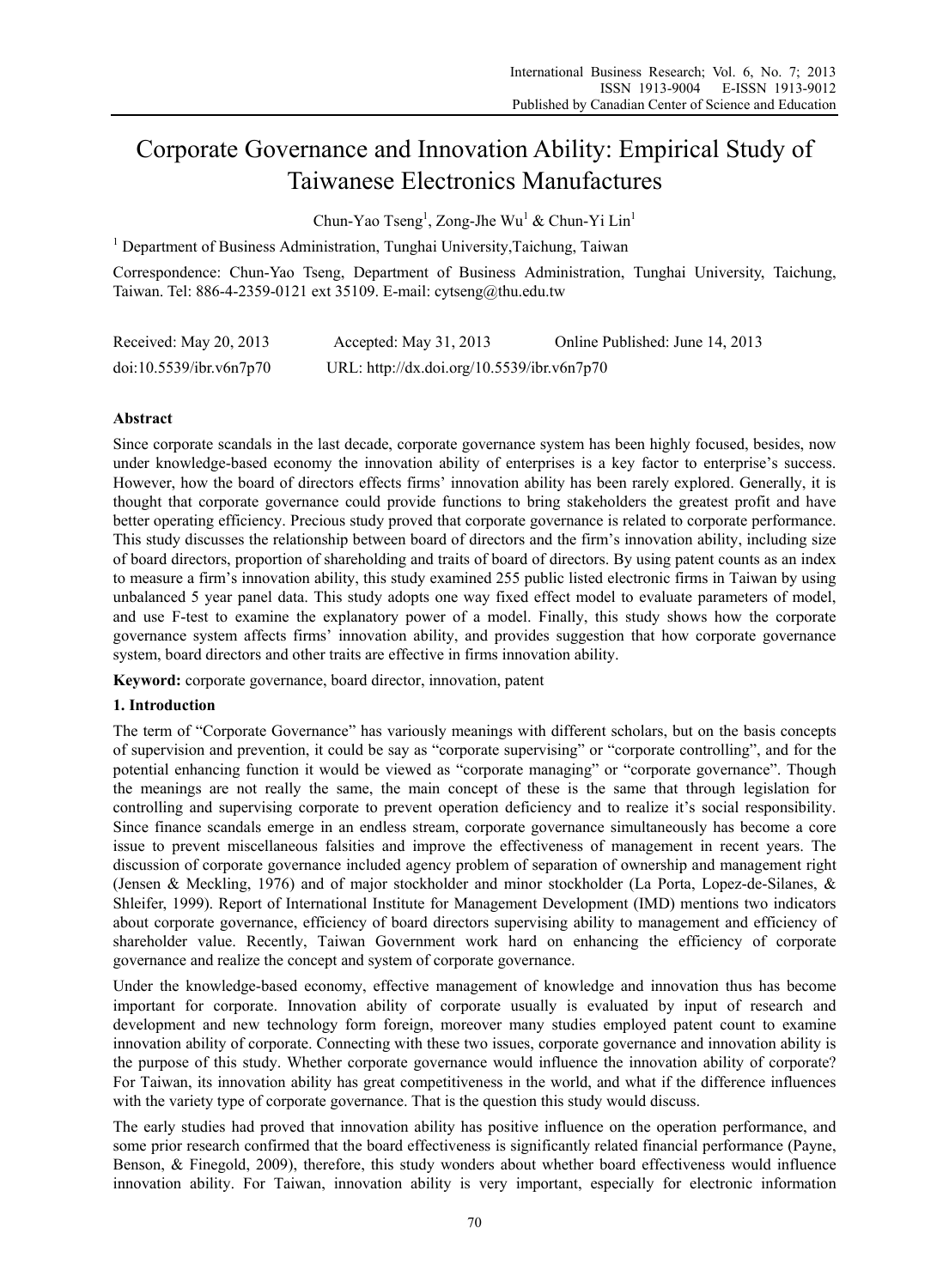industry. In this study, an indicator evaluates the innovation ability of enterprises is patent count. To reveal the market value of the expenses of research and development activities, many studies utility patent count to evaluate the potential growth of technology and innovation. Comparing expenses of research and development activities with patent count, patent count contains more information about research and development activities and could evaluate the market value of innovation well (Deng, Lev, & Narin, 1999). Patent count also could connect the output of research and development activities and further innovation or relative technology. Due to the hided information behind the patent count, patent count reflects the real technology ability more clearly, and it assists to solve the information asymmetry problem. Even in the early innovation stage, investors could understand the innovation ability of an enterprise through patent information. Therefore, this study discuses how the trait of broad directors, size of board directors, the proportion of shareholding, and structure of the board, influences the innovation ability, that is, this study would investigate the relationship between corporate governance and innovation ability.

Above all, there three purposes of this study: (1) Relationship between size of board directors and innovation ability; (2) Relationship between proportion of shareholding and innovation ability; (3) Relationship between trait of board of directors and innovation ability.

#### **2. Theoretical Framework and Research Hypothesis**

#### *2.1 Corporate Governance*

According to OECD (1999), corporate governance refers to manage the firm, managers, directors and stakeholders, and the firm also can achieve the operation goal through this mechanism. OECD (2004) made more clear definition that corporate governance is guides of management, and it should be promoted. There are many theories to illustrate corporate governance. Aguilera (2005) though that corporate governance could provide functions to ensure stakeholders having the greatest profit and working efficiency. Agency Theory argued that shareholder possesses the right, but unable to have an influence to firm's operation policy. However, managers own the power of operation and their wealth is tied to the financial performance of the firm, and then they become averse to investing in risky projects that could enhances productivity progressive, such as R&D investment (Bulan, Sanyala, & Yanb, 2010), thus it causes agency problems that separated the power of firm and managers and cause the firm fail to achieve the goal of maximizing shareholder's profit (Berle & Means, 1932; Jensen & Meckling, 1976) or promote activities that could positively impact productivity but is inherently risky (Aghion, Van Reenen, & Zingales, 2009).

While a firm with dispersed shareholding and then the manager has less shareholding, what the manger does might be not for increasing firms performance but for their own benefit, and that hurt minor stockholder. Furthermore, La Porta et al. (1999) proved that many public companies control the board of directors through pyramid structure and intersecting holdings, and this might be caused the loss of minor stockholder and the agency cost of moral hazard and adverse selection.

For human resource scholar, in order to maintain competitiveness in knowledge-based economics, a firm has to develop particular innovation or creation of its products and services which is rare, hard to substitute, and could be only transmitted in its own organization. In addition, the labor variety could be more creative for the organization and the ability of solving problem would be better (Van der Zahn, 2004). Under the different concept, scholars could examine the variety of board directors and the connection of corporate performance with different construction, like board directors with internal and external. Recently, the background, gender and race, has already been a special issue for corporate governance (Cadbury, 1992; Higgs, 2003). The early study Van der Zahn (2004) investigated for South Africa had proved that the gender and the race of board of directors would influence the corporate performance of intellectual capital.

## *2.2 Innovation Ability*

It could say that innovation is a new ability produced form existing resource to create profit. Innovation makes the existing resource derive new benefits, and the goal of innovation is push new products, process, or services to the market. Moreover, it is might be a new way for corporate to developing (Schumpeter, 1942). Acs, Anselin, & Varga (2002) commended examination of innovation ability might have two main way, from innovation input and output, separating from the process of innovation investment and produce. Generally, examinations of innovation input include expense of research and development, researchers and their quality. For the examinations of innovation output, it includes patent count, number of new products, the success of new product, and the patent revenues. Lau (1998) commended research and development activities of corporate are the most important investment to continuously improve and enhance the existing products and processes. In early, expense of research and development was first adopted to examine the innovation ability while information of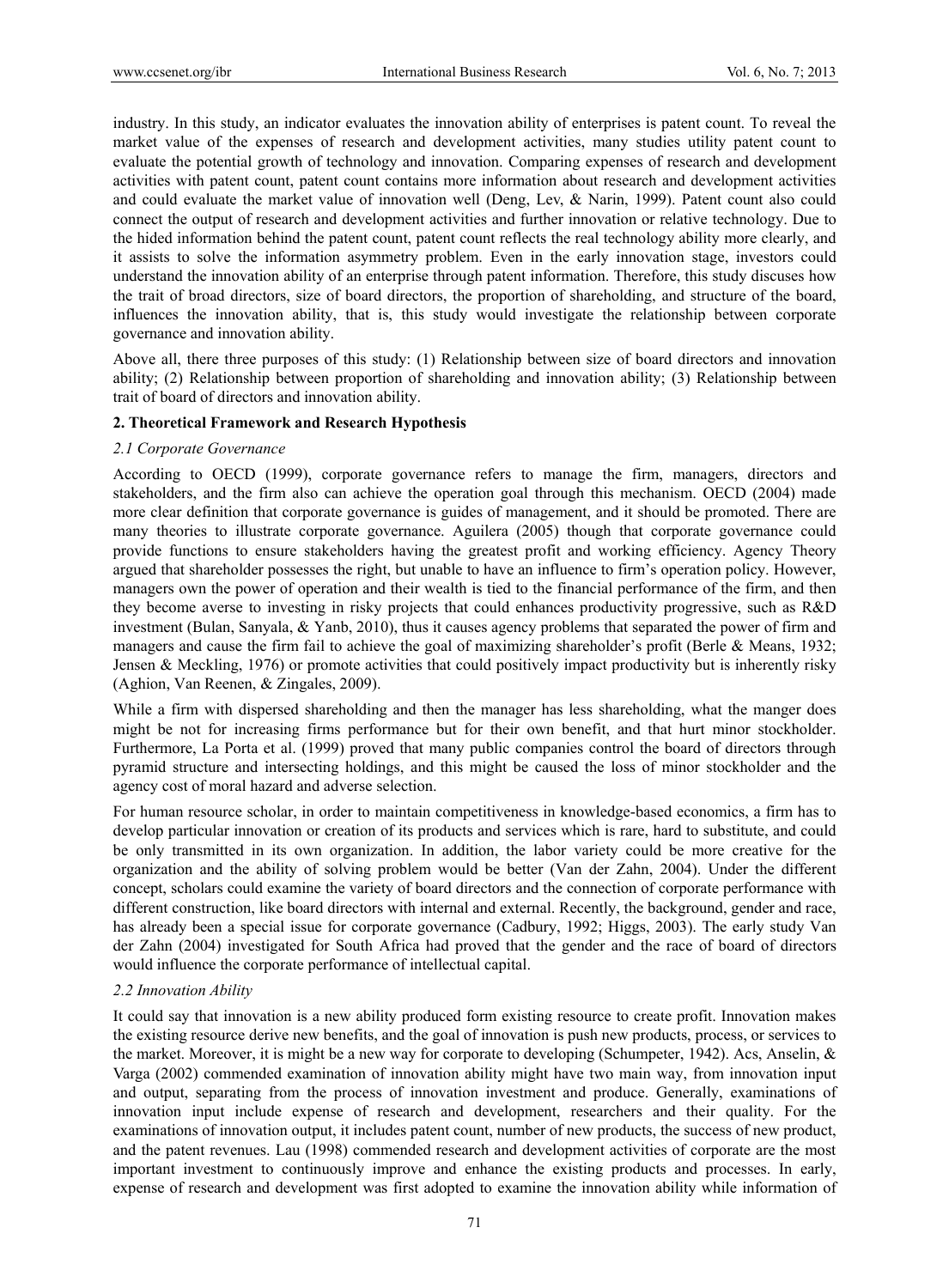research and development expense has been recorded on financial reports and easily acquired. Overall, evaluation of research and development, such as expense of research and development, is closed to the evaluation of innovation ability. Expense of research and development is usually viewed as the input of technology ability (Griliches, 1990), since financial resource investing is the first stage to create new products or development new technology. However, there exists some problems, firstly, the uncertainty of research and development is high, and creating new product or new process takes a long time form investment to the market (Hall & Bagchi-Sen, 2002). Secondly, the output of research and development often contains great ambiguous, and it could not be identified and evaluating. Thirdly, the process of innovation is very complicated, it crosses several function from research, prototype development, commercialization, and to the end of market (Hall & Bagchi-Sen, 2002). The benefit might be revealed after several years. Although there are some disadvantages, it stills the most way to evaluate the input of innovation through research and development activities. For patent, patent has been used to estimate innovation ability for a long time, but whether the patent could really reflect the actual condition of innovation ability (Griliches, 1998). Watanabe, Tsuji, and Griffy-Brown (2001) thought only choosing suitable patent office it could make patent be a validity indicator of innovation ability. Grupp and Schmooh (1999) discussed many validity indicators, and then commended "Triple Patent", patent office of United State, European, and Japan where are the three important office for granting patent in the world. Utilize the information behinds the patent to evaluate the innovation ability of corporate has some advantage: firstly, patent is more objective than traditional financial information, and realize the innovation ability of a corporate better. In addition, one patent could compare with other patents among different enterprises. Secondly, all the patent information is provided from inventors voluntarily, and it is more reliable. Thirdly, patent citation provides a clue in technology linkage among patents. Patent citation records record all inventors, invention, and other relative information, and these could help us to understand the technology connection among patents. Fourthly, details of patent application provide plentiful resource for investigating.

# *2.3 Relationship between Corporate Governance and Innovation Ability*

Enterprises work hard at their innovation activities because it would enhance their capabilities (Stopford & Baden-Fuller, 1994), encourage the culture about internal cooperating (Zahra, Sisodia, & Das, 1994), and have new opportunity (Miller, 1983; Zahra, 1994). In fact, innovation activities bring great benefit for enterprise, but the cost of innovation is huge since innovation process is risky. Crawford (1987), took new product development for example, pointed out that the probability of new product success is lower than half even though has a conscientious process. At first, enterprises invest lots of money into innovating, once they fail, they may surfer huge loss innovate or just bankrupt. Montgomery and Kaufman (2003) commended that only the three parts, boar of directors, stockholder, and managers, team up and then have great profit. The way to look on the future is reduce interests conflict caused from information asymmetric problem among the three parts or avoid managerial risk aversion of managers. Goyer (2001) and Lee & O'Neill (2003) thought corporate governance would differ with national culture, legislation, and enterprises characteristic, further it would reflect on innovation activities. Generally, outside board directors with no formal position in the organization have no beneficial relationship with enterprises and they could stand a neutral position to supervise. The higher portion of outside directors the better professional knowledge and advice the board gives (Zahra & Pearce, 1989; Brickley, Coles, & Terry, 1994) Due to the great uncertainty innovation activities have and the responsibility manager take, the view of managers would become more conservative (Zahra et al., 1994).

This study investigates how corporate governance influence cooperate innovation ability, and the structure of this study as figure1.



Figure 1. Research model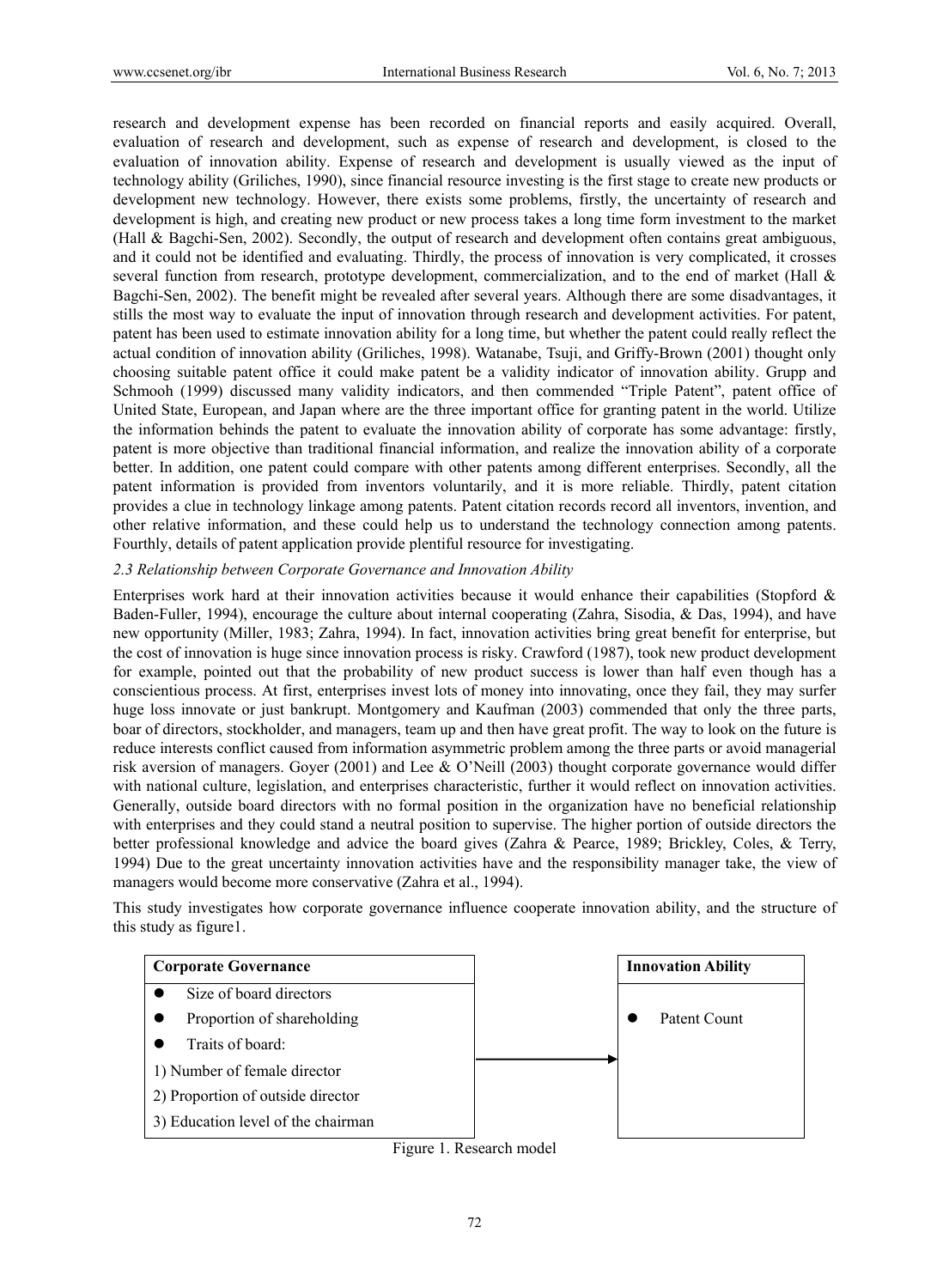Most early studies focused on how the proportion of shareholding influences cooperation performance. In this study, the main purpose is to examine how the board of directors, such as size, proportion of shareholding, and the trait of member, influence innovation. In which, the trait of member is classified into four type, number of female director, proportion of outside director, education level of the chairman, and Reward of board. This study also adopts Taiwan electronic information companies to be the research object and utilizes patent count of these companies granted from the three areas, United State, Taiwan, and China to evaluate their innovation ability. Finally, this study examines the relationship between corporate governance between innovation ability.

## 2.3.1 Size of Board of Directors

What a firm need to do for their growth is keep to innovate and to renew their ability. However, this would need the corporation of managers and board directors or just in vain. Under this changeable environment, the variety could bring enterprises more flexibility, and the variety of directors is good for enterprises to have better decision for innovation investment. Holthausen and Larcker (1993) argued that size of board directors might influence firms' performance. Hermalin and Weisbach (1988) advocated the smaller size of board directors and the higher proportion of outside directors, the higher the probability that change manager to keep better operation performance. Therefore, the larger the size board of directors, the better performance that enterprises would acquire, and this study predict it would have performance on innovation ability. This is the hypotheses H1:

H1: The size of board directors is positive related to innovation ability.

# 2.3.2 Proportion of Shareholdings

In Asian, many empirical researches found that the family and government owned the most part of shareholdings. Convergence of Interest Hypothesis (Jensen & Meckling, 1976) addressed commanded the higher the proportion of shareholding managers and the board of directors owned the goal would be closer, and it leads the managers and directors make a decision which would maximum the benefit of stockholders. Therefore, while the family and managers owned the most part of shareholdings, a firm would have more investment in innovation and the innovation ability would be stronger. Also, Finkelstein (1992) though board directors own shareholdings might let the board have the power of making decisions about new invention or technology. But some research commanded that directors with more shareholdings would not agree any uncertain investment for their career safety, and this situation is consist with the opinion of entrenchment hypothesis (Jensen & Ruback, 1983).

According to above, while the directors own most proportion of shareholding, the board of directors would not have a motivation to push them to supervise managers, and then a firm would acquire lower performance. This derives hypotheses H2:

H2: The proportion of shareholding of board directors is negative related to innovation ability.

## 2.3.3 Proportion of Female Directors

For the construction of directors, there have been a lot of studies proved that the variety of board of directors would bring great benefits for a firm (Carter et al., 2003). Van der Zahn (2004) examined the companies of South Africa also had the same results. It pointed out those female directors was positive related to the performance of intelligence capital and made companies pay more attention on the future. This study expects that the higher the proportion of female directors the greater the innovation ability a firm has and addresses the hypothesis H3:

H3: The proportion of female directors is positive related to innovation ability.

# 2.3.4 Proportion of Outside Directors

Member of board could be separated into two parts, outside directors and inside directors. Inside directors participate in the operation and have formal position in a firm, but outside directors are not hired by a firm. Agency Theory commanded there should have more outside directors for a firm, and that is because outside directors are independent and make the function of supervisions and control more effective. Outside directors would put more emphasis on activities which good for companies, like research and development. Since the most inside directors have formal title in organization, Williams (2000) also thought that these directors would pay more attention on the performance in short term and ignore the future benefit of developing new products or new technology. Generally, the independence of outside directors would force them to focus on the future development and the benefits of shareholders. Therefore, it constructs the research hypothesis H4.

H4: The outside directors' proportion is positive related to innovation ability.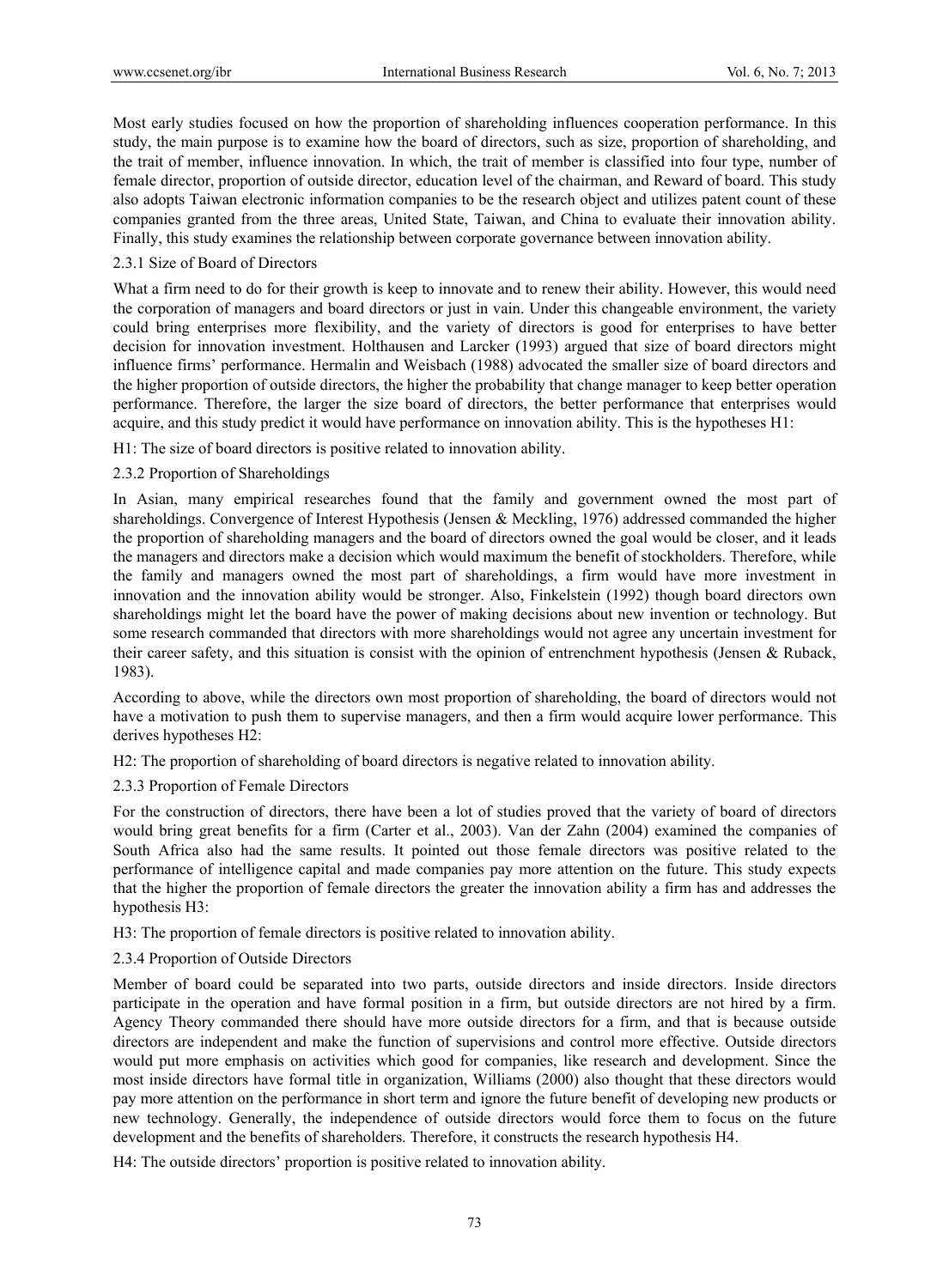# 2.3.5 Education Level of Chairman

Based on resource dependence theory the board directors could offer information to managers to forming competitive ability, and the firms with more important information and knowledge can existence in the competitive environment. These information and knowledge are related to the education level of directors. Generally speaking, the higher the education level of directors, the more professional knowledge could be possessed. The directors with higher education level would emphasize on innovation.

H5: The education level of chairman is positive related to innovation ability.

# **3. Methodology**

This study investigates the relationship between corporate governance between innovation ability, and the empirical model in this study is showed as follow (1):

*Innovation<sub>is</sub>* =  $\beta_0$  +  $\beta_1$ *Number<sub>is</sub>* +  $\beta_2$ *DirOwership<sub>is</sub>* +  $\beta_3$ *PerGender<sub>is</sub>* +  $\beta_4$ *PerOutsider* +  $\beta_5$ *Education<sub>is</sub>* (1)

Where: βi: coefficient;

Number<sub>i,t</sub>: total number of board;

DirOwnership<sub>i.t</sub>: proportion of shareholding of directors;

PerGender<sub>it</sub>: proportion of female directors;

PerOutsider<sub>i,t</sub>: proportion of outside directors;

Education<sub>i,t</sub>: education level of directors;

Innovation<sub>i,t</sub>: innovation ability;

i: i firm;

t: year.

And the estimating method of each indicator about corporate governances in this study is presented in Table 1.

Table 1. Indicator of corporate governances

| Indicators    | Method of Estimating                                                                                                           |
|---------------|--------------------------------------------------------------------------------------------------------------------------------|
| Number        | $=$ Number of Outside Directors $+$ Number of Inside Directors                                                                 |
| DirOwenership | $=$ Shareholdings Directors Owned / Total Shareholdings Company Published                                                      |
| PerGender     | $=$ Number of Female Directors / Total Number of Board                                                                         |
| PerOutside    | $=$ Number of Outside Directors / Total Number of Total Number of Board                                                        |
| Education     | $= 1, 2, 3,$ or 4, where 1 is high school and below, 2 is junior college, 3 is university, and 4 is graduate school and above. |

The subject of this study is listed Taiwanese electronic manufacturers. The rationale for sample selection was follows. First, this study found 304 firms that be listed into the electronics industry by Taiwan Economic Journal (TEJ) in 2005. Second, because the annual reports during 2001 - 2005 are necessary to report accurately, this study deleted 12 firms which were full-cash delivery stock and go public under two years. Third, this study also deleted 14 firms that unable to obtain material. Finally, the 255 electronics manufactures were selected to meet the above criteria. The data this study collected is a kind of panel data.

The two most frequently adopted for panel data estimation methods are the fixed effect and random effect models. Using a fixed effect solves the problem of unobservable variables in conventional OLS regression estimates, and thus enables efficient estimation of the regression parameters (Greene 2003). Restated, the error term  $(\varepsilon_{i,t})$  can be classified into two terms, firm specific effects  $(\mu_{i,t})$ , and white noise additive random error terms  $(v_{i})$ . Time-series cross-section panel data from 255 Taiwanese electronic manufacturers during 2001-2005 are employed for the fixed effect analysis in the model.

# **4. Empirical Results**

In this section, this study would display the results and explanations of statistical analysis. The summary of the data we collected was reported in Table 2. In addition, this study tested if empirical model fits for fixed effect model. In this study, the results of the F-test demonstrate the accuracy of applying a fixed effect model to the proposed data. Restated, inter-individual differences between firms should be considered in the panel estimate.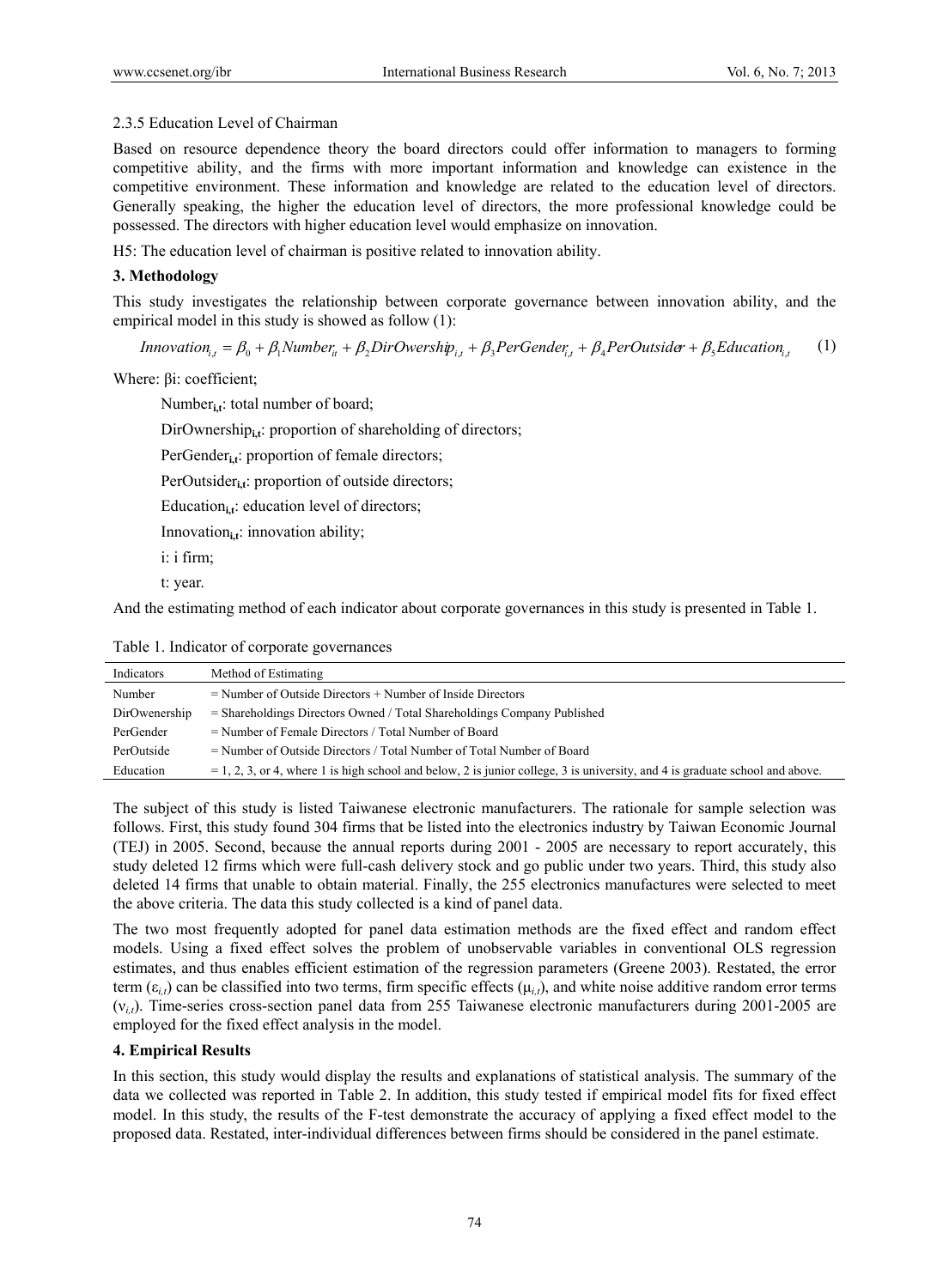| Variable                | Obs. | Mean                     | Std. Dev. | Min      | Max    |
|-------------------------|------|--------------------------|-----------|----------|--------|
| Year                    | 1275 | $\overline{\phantom{a}}$ |           | 2001     | 2005   |
| 1. Corporate Governance |      |                          |           |          |        |
| Number                  | 1275 | 6.579608                 | 1.833465  | 3        | 15     |
| DirOwnership            | 1275 | 0.216194                 | 0.119759  | 0.0277   | 0.9533 |
| PerGemder               | 1260 | 0.095773                 | 0.125188  | $\theta$ | 0.75   |
| PerOutsider             | 1260 | 0.105953                 | 0.144857  | $\theta$ | 0.5    |
| Education               | 1262 | 3.058637                 | 0.940608  |          | 4      |
| 2. Innovation Ability   |      |                          |           |          |        |
| Patent Count            | 1275 | 18.42196                 | 77.1371   | $\theta$ | 1048   |

#### Table 2. Descriptive data for variables

While employ patent count granted from Taiwan to evaluate innovation ability, the results show that there are some positive relationship between size of board directors and innovation ability (Table 3). It reveals the more directors the more patent granted from Taiwan are, and the better performance that enterprises would acquire. The more directors would lead the innovation ability stronger. The hypothesis H1 is supported, and this result consist with the command that size of board directors might influence firms' performance (Holthausen & Larcker, 1993). However, the empirical results showed there is negative relationship between proportion of shareholding of directors and innovation ability, and this support the hypothesis this study made (H2). It found that the more proportion of shareholding of directors hold the weaker the innovation ability a firm has. This result might be that directors with more shareholdings would not agree any uncertain investment for their career safety, and this situation is consist with the opinion of entrenchment hypothesis (Jensen & Ruback, 1983).

Although the empirical results of this study only could support two hypothesis this study made (H1 and H2), from the empirical results, it also could find that corporate governance is actually related to innovation ability. The system of corporate governance could provide functions to ensure stakeholders having the greatest profit and bring better operating efficiency (Aguilera, 2005).

|  |  | Table 3. Results of corporate governance and patent |  |
|--|--|-----------------------------------------------------|--|
|--|--|-----------------------------------------------------|--|

| Variable     | Coef.        | Std. Err. | t Value    |  |
|--------------|--------------|-----------|------------|--|
| Number       | 4.92060      | 2.3876    | $2.06**$   |  |
| DirOwnership | $-195.83400$ | 34.4649   | $-5.68***$ |  |
| PerGemder    | 16.86830     | 30.7963   | 0.55       |  |
| PerOutsider  | $-5.19630$   | 17.6339   | $-0.29$    |  |
| Education    | $-1.93330$   | 3.8493    | $-0.50$    |  |

Notes: 1. The R-Square of this model is 79.66%. 2. The dependent variable is human capital represented by the total number of employees. 3. \*\*Denotes statistical significant at 0.05 level; \*\*\* Denotes statistical significant at 0.01 level.

#### **5. Conclusions and Discussions**

This study investigates 255 Taiwan electronic information enterprises and examines the relationship between their corporate governance system and their innovation ability. From the results, the board of directors in Taiwan electronic information enterprises is composed by male directors, and the female directors are rare. That shows that it still has less consideration about female directors while designing the management in Taiwan. Recently, for enhancing the supervising effects outside directors proportion is increasing, and the education level of chairman is also increasing. About patent count, the total number of patent granted tends to increasing. This study proves that there exists positive relationship between the size of board directors and innovation ability. It could say that the larger the board the innovation ability is better. The variety could bring enterprises more flexibility and the decision would be more objective (Katzenbach & Associate, 1995), and this is all good for enterprises whether now or future. In addition, the results also found that it is supported the hypotheses H2, and it shows the proportion of shareholding of board of directors is significant negative to innovation ability. From the empirical results, it is proved that the larger size of directors would bring more variety of management and make better strategy which benefit stockholders more, such as innovation investment (Aguilera, 2005). While the proportion of shareholding of directors is high, the ability of acquiring patent is lower. Directors would not tend to applying patent right if the board of directors has strong power of making decisions.

This study discusses the issue about the relationship between corporate governance and innovation ability which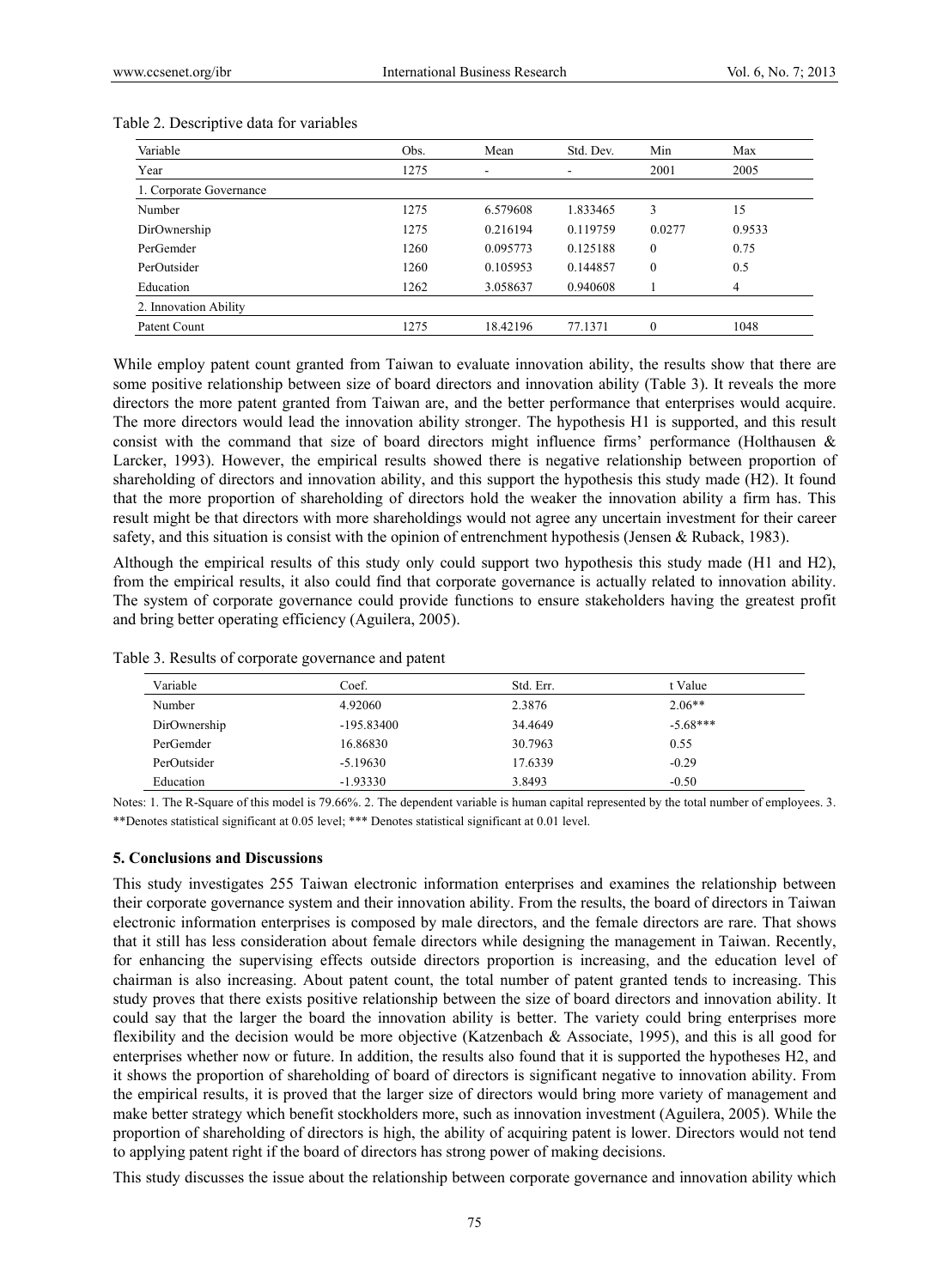was less discussed before, and provides further researcher for reference. Although this study offers a significant result of the relationship between corporate governance and innovation ability, there still are some limitations. In order to acquire collectable, feasible and simplistic data, this study only facilities the public data to measure corporate governance and innovation output, and they might not reflect real situations. On the other hand, this study only observed five-year data and are long enough to reflect the difference changes of firm. Moreover, as regards the variables of corporate governance issue, this study only employed the composition and traits of the board of directors. Future research would benefit from other variables, such as behavior about employees or managers and so on. Therefore in-depth research is required to offer a better understanding of the idiosyncrasies of the relationship between corporate governance and innovation ability. This study only focuses on firms in Taiwanese electronics manufactures. Further research might investigate the relationship between corporate governance and innovation ability with different industries or countries, and it might be an interesting issue of comparing the type or characteristic of this relationship with different industries or countries. Overall, this study provides several interesting results about corporate governance and innovation. Form the result, we understand innovation ability would differ with different system of corporate governance, and this situation should be paid more attention on if a firm wants to enhance their innovation ability. In addition, this study suggests a firm wants to promote their operation benefit with new technology or innovation should stars at the top management, board of directors.

#### **Acknowledgements**

The authors would like to thank the National Science Council of the Republic of China, Taiwan for financially supporting this research under Contract No. NSC 99-2410-H-029-040-MY3.

#### **References**

- Acs, Z. J., Anselin, L., & Varga, A. (2002). Patents & Innovation Counts as Measures of Regional Production of New Knowledge. *Research Policy, 31*, 1069-1085. http://dx.doi.org/10.1016/S0048-7333(01)00184-6
- Aghion, P., Van Reenen, J., & Zingales, L. (2009). Innovation and Institutional Ownership. *NBER Working Paper* 14769.
- Aguilera, R. V. (2005). Corporate Governance and Director Accountability: an Institutional Comparative Perspective. *British Journal of Management, 16*, 39-53. http://dx.doi.org/10.1111/j.1467-8551.2005.00446.x
- Brickley, J. A., Coles, J. L., & Terry, R. L. (1994). Outside Directors and The Adoption Of Poison Pills. *Journal of Financial Economics, 35*(3), 371-391. http://dx.doi.org/10.1016/0304-405X(94)90038-8
- Bulan, L., Sanyala, P., & Yanb, Z. (2010). A few bad apples: An analysis of CEO performance pay and firm productivity. *Journal of Economics and Business, 62,* 273-306. http://dx.doi.org/10.1016/j.jeconbus.2010.02.001
- Cadbury, S. A. (1992). *Report of the Committee on the Financial Aspects of Corporate Governance* (Cadbury Report). London, United Kingdom: Committee on the Financial Aspects of Corporate Governance.
- Carter, D. A., Simkins, B. J., & Simpson, W. G. (2003). Corporate governance, board diversity, and firm performance. *Financial Review, 38*(1), 33-53. http://dx.doi.org/10.1111/1540-6288.00034
- Crawford, C. (1987). New product failure rates: A reprise. *Research Management, 30*(4), 20-24.
- Deng, Z., Lev, B., & Narin, F. (1999). Science and Technology & Predictors of Stock Performance? *Financial Analysts Journal,* May/June, 20-32. http://dx.doi.org/10.2469/faj.v55.n3.2269
- Finkelstein, S. (1992). Power in Top Management Teams: Dimensions, Measurement, and Validation. *Academy of Management Journal, 35*(3), 505-538. http://dx.doi.org/10.2307/256485
- Gibbons, R., & Murphy, K. J. (1990). Relative Performance Evaluation for Chief Executive Officers. *Indus. and Labor Relations, 43*, 30-51. http://dx.doi.org/10.2307/2523570
- Goyer, M. (2001). Corporate Governance and the Innovation System in France, 1985-2000. *Industry and Innovation, 8*(2), 135-158. http://dx.doi.org/10.1080/13662710120072949
- Griliches, Z. (1990). Patent statistics as economic indicators: A survey. *Journal of Economic Literature, 28*, 1661-1707.
- Griliches, Z. (1998). R*&D and Productivity: The Econometric Evidence.* Cambridge, MA: National Bureau of Economic Research, Inc. http://dx.doi.org/10.7208/chicago/9780226308906.001.0001
- Grupp, H., & Schmooh, U. (1999). Patent statistics in the age of globalization: New legal procedures, new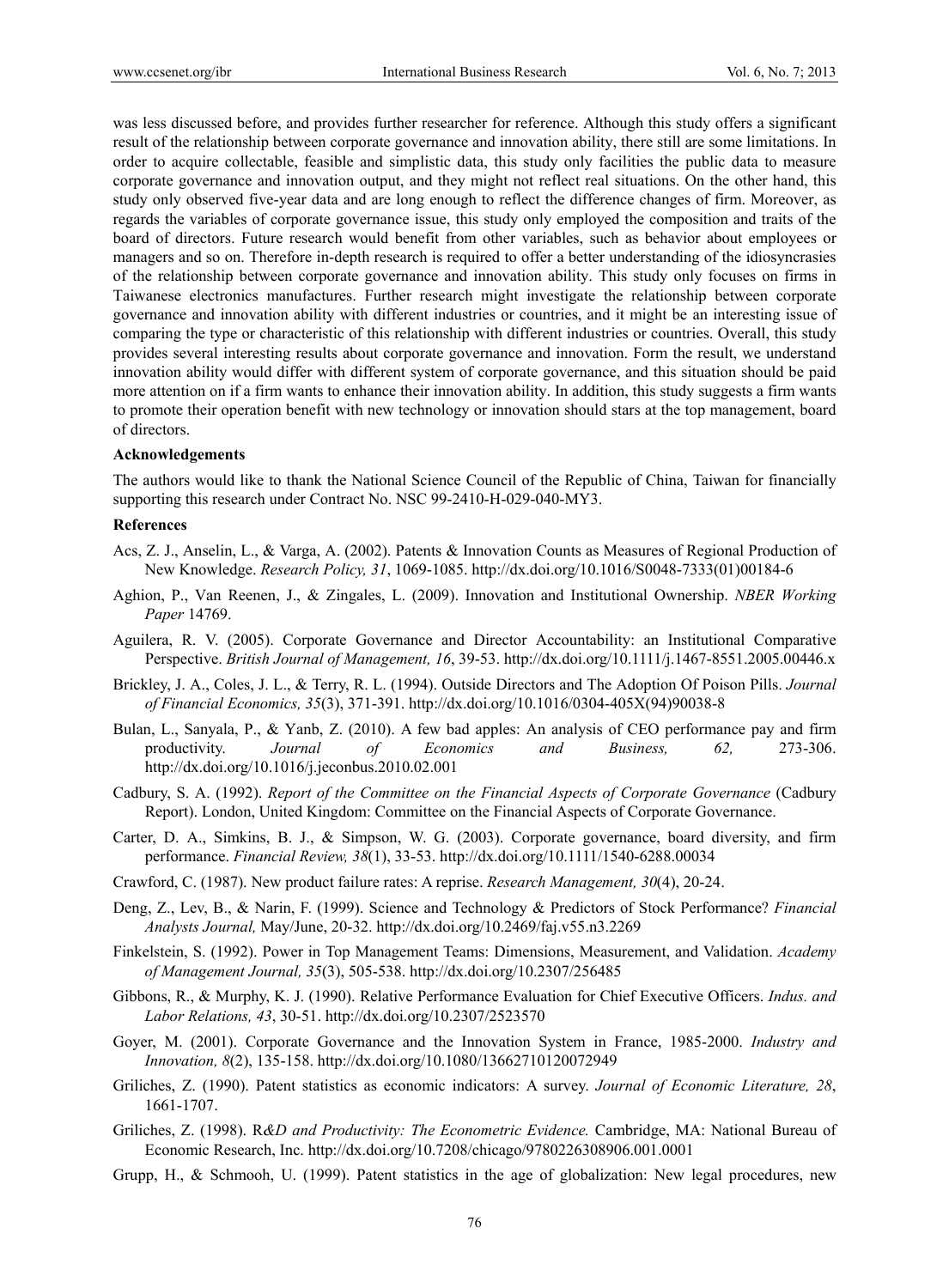analytical methods, new economic interpretation. *Research Policy, 28*, 377-396. http://dx.doi.org/10.1016/S0048-7333(98)00125-5

- Hall, B. H., Jaffe, A., & Trajtenberg, M. (2000). Market Value and Patent Citations: A First Look. *NBER Working Paper* No. 7741. National Bureau of Economic Research, Cambridge, MA.
- Hall, L. A., & Bagchi-Sen, S. (2002). A study of R&D, innovation, and businesss performance in the Canadian Biotechnology Industry. *Technovation, 22*, 231-144. http://dx.doi.org/10.1016/S0166-4972(01)00016-5
- Hermalin, B. E., & Weisbach, M. S. (1988). The determinants of board composition. *R&D Journal of Economics, 19*, 589-606.
- Holthausen, R. W., & Larcker, D. F. (1993). Board of Directors, Ownership Structure and Direct Incentives on CEO Compensation. *Working paper*, Wharton school, University of Pennsylvania.
- Jensen, M. C. (1993). The modern industrial revolution, exit, and the failure of internal control systems. *Journal of Finance, 48*, 831-880. http://dx.doi.org/10.1111/j.1540-6261.1993.tb04022.x
- Jensen, M. C., & Meckling, W. H. (1976). Theory of the Firm: Managerial Behavior, Agency Costs and Ownership Structure. *Journal of Financial Economics*, 305-360. http://dx.doi.org/10.1016/0304-405X(76)90026-X
- Jensen, M., & Ruback, R. (1983). The market for corporate control: The scientific evidence. *Journal of Financial Economics, 11*, 5-50. http://dx.doi.org/10.1016/0304-405X(83)90004-1
- Katzenbach, J. R., Beckett, F., Dichter, S., Feigen, M., Gagnon, C., Quentin, H., & Ling, T. (1995). *Real Change Leaders: How You Can Create Growth and High Performance at Your Company*. New York, NY: Time Books.
- La Porta, R., Lopez-de-Silanes, F., & Shleifer, A. (1999). Corporate Ownership around the World. *Journal of Finance, 54*, 471-517. http://dx.doi.org/10.1111/0022-1082.00115
- Lau, R. S. M. (1998). How does research and development intensity affect business performance? *South Dakota Business Review, 1*(1), 3-8.
- Lee, P. M., & O'Neill, H. M. (2003). Ownership Structures and R&D Investments of U.S. and Japanese Firms: Agency and Stewardship Perspectives. *Academy of Management Journal, 46*(2), 212-226. http://dx.doi.org/10.2307/30040615
- Miller, D. (1983). Entrepreneurship Correlates in Three Types of Firms. *Management Science, 29*, 770-791. http://dx.doi.org/10.1287/mnsc.29.7.770
- Montgomery, C. A., & Kaufman, R. (2003). The Board's Missing Link. *Harvard Business Review, 81*(3), 86-100.
- Payne, G. T., Benson, S., & Finegold, D. (2009). Corporate Board Attributes, Team Effectiveness and Financial Performance. *Journal of Management Studies, 46*(4), 704-731. http://dx.doi.org/10.1111/j.1467-6486.2008.00819.x
- Robbins, S. P. (2002). *Organizational Behavior* (9th ed.). New York: Prentice Hall.
- Schumpeter, J. A. (1942). *Capitalism, Socialism and Democracy*. New York: Harper & Brothers.
- Stopford, J. M., & Baden-Fuller, C. W. F. (1994). Creating Corporate Entrepreneurship. *Strategic Management Journal, 15*(7), 521-536. http://dx.doi.org/10.1002/smj.4250150703
- Tseng, C. Y. (2005). Innovation Quality in the Automobile Industry- Measurement Indicators and Performance Implications. *Journal of Technology Management, 37*, 162-177.
- Van der Zahn, J. L. W. (2004). Association between Gender and Ethnic Diversity on the Boards of Directors of Publicly Listed Companies in South Africa and Intellectual Capital Performance. *Working Paper*, Singapore Management University.
- Watanabe, C., Tsuji, Y. S., & Griffy-Brown, C. (2001). Patent statistics: Deciphering a real versus a pseudo proxy of innovation. *Technovation, 21*, 783-790. http://dx.doi.org/10.1016/S0166-4972(01)00025-6
- Williams, S. M. (2000). *Relationship Between Board Structure and Firm's Intellectual Capital Performance in Emerging Economy*. Unpublished Manuscript. University of Calgary.
- Zahra, S. A., & Pearce, J. A. (1989). Boards of directors and corporate financial performance: A review and integrated model. *Journal of Management, 15*, 291-334. http://dx.doi.org/10.1177/014920638901500208
- Zahra, S. A., Sisodia, R. S., & Das, S. R. (1994). Technological choices within competitive strategy types: A